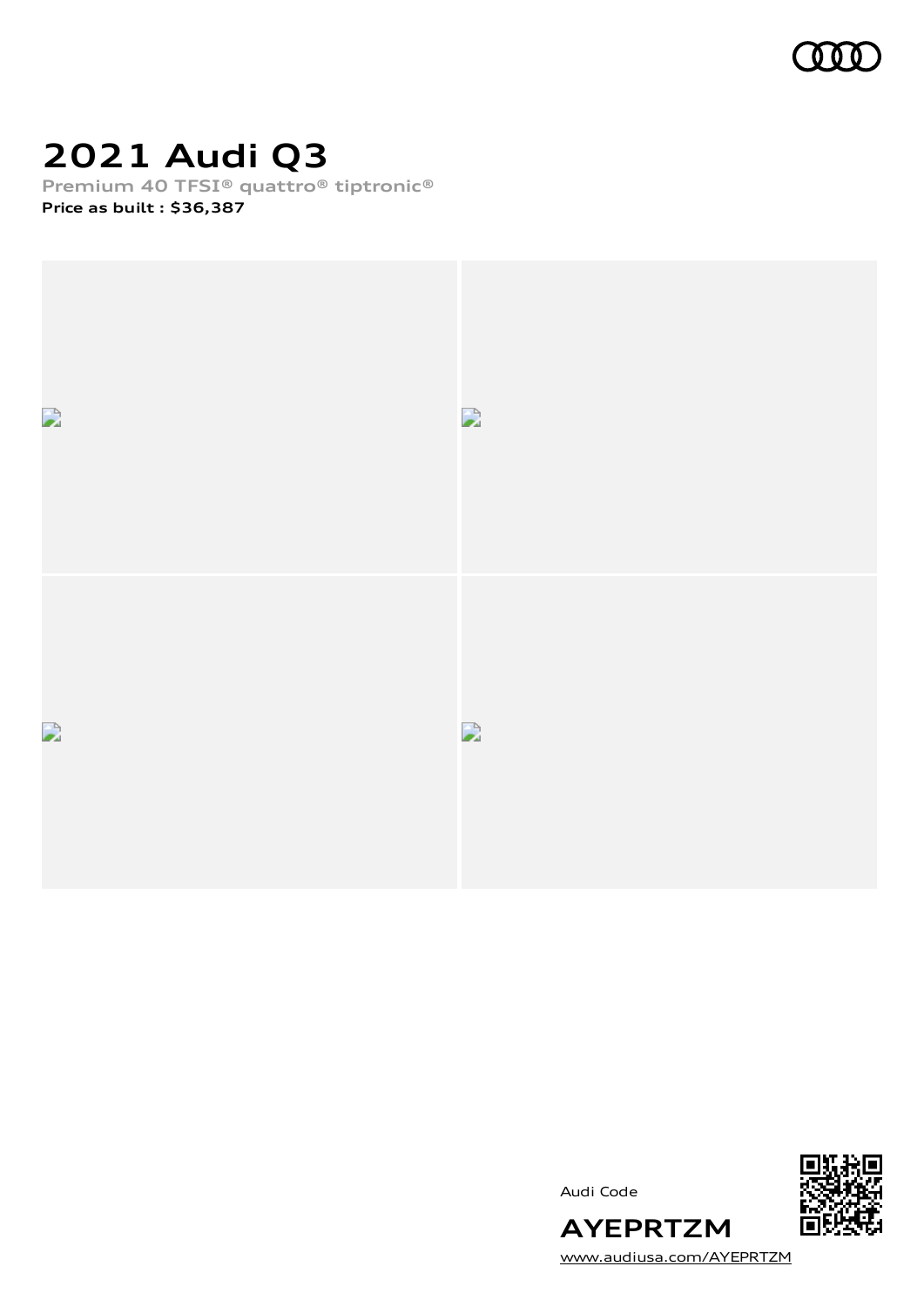### **Summary**

#### **Audi 2021 Audi Q3** Premium 40 TFSI® quattro® tiptronic®

**Price as buil[t](#page-10-0)** \$36,387

#### **Exterior colour**

Navarra Blue metallic

### D

#### **Further Information**

|                 | N٥           |
|-----------------|--------------|
| Mileage         | 11,426 miles |
| Type of vehicle | Used car     |

**Warranty**

#### **Interior colour**

| Black |
|-------|
| Black |
| Black |
| Black |
|       |

### **Technical Specifications**

Engine type 2.0-liter four-cylinder Displacement/Bore and 1,984/82.5 x 92.8 cc/mm stroke Max. output 184 HP Torque 221 lb-ft@rpm Top track speed [1](#page-10-0)30 mph $<sup>1</sup>$ </sup> Acceleration (0 - 60 mph) 8.6 seconds Recommended fuel Regular

#### **Audi Code** AYEPRTZM

**Your configuration on www.audiusa.com** [www.audiusa.com/AYEPRTZM](https://www.audiusa.com/AYEPRTZM)

**Commission number** 05abd89c0a0e09b1633e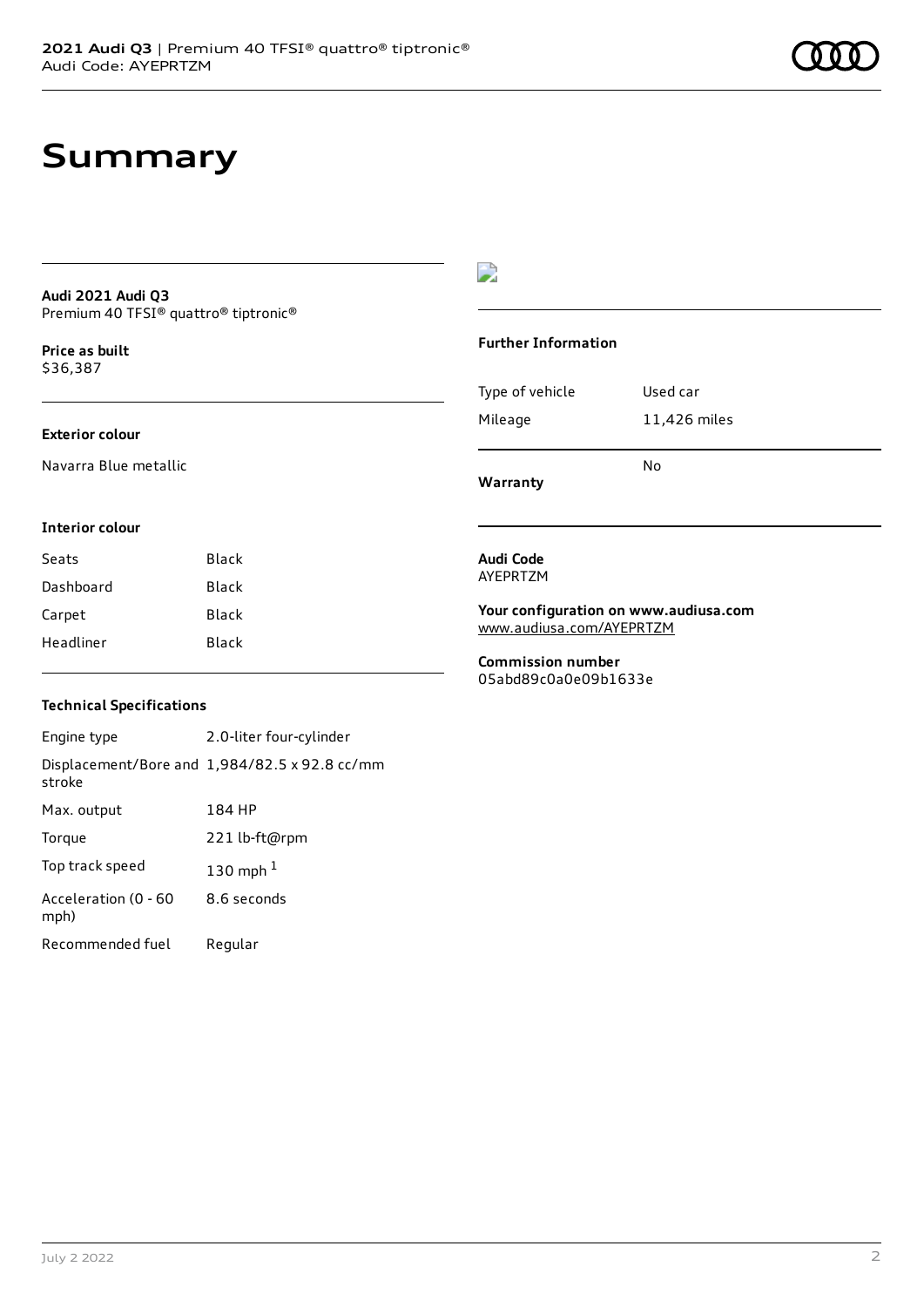# **Equipment**

Navarra Blue metallic

Audi advanced key-keyless start, stop and entry

Power-adjustable, power-folding, heated exterior side mirrors with auto-dimming on driver side

Convenience package

Auto-dimming frame-less interior rear view mirror with digital compass

LED interior lighting package

Parking system plus (front and rear acoustic sensors)

Audi side assist

SiriusXM® with 90-day All Access trial subscription





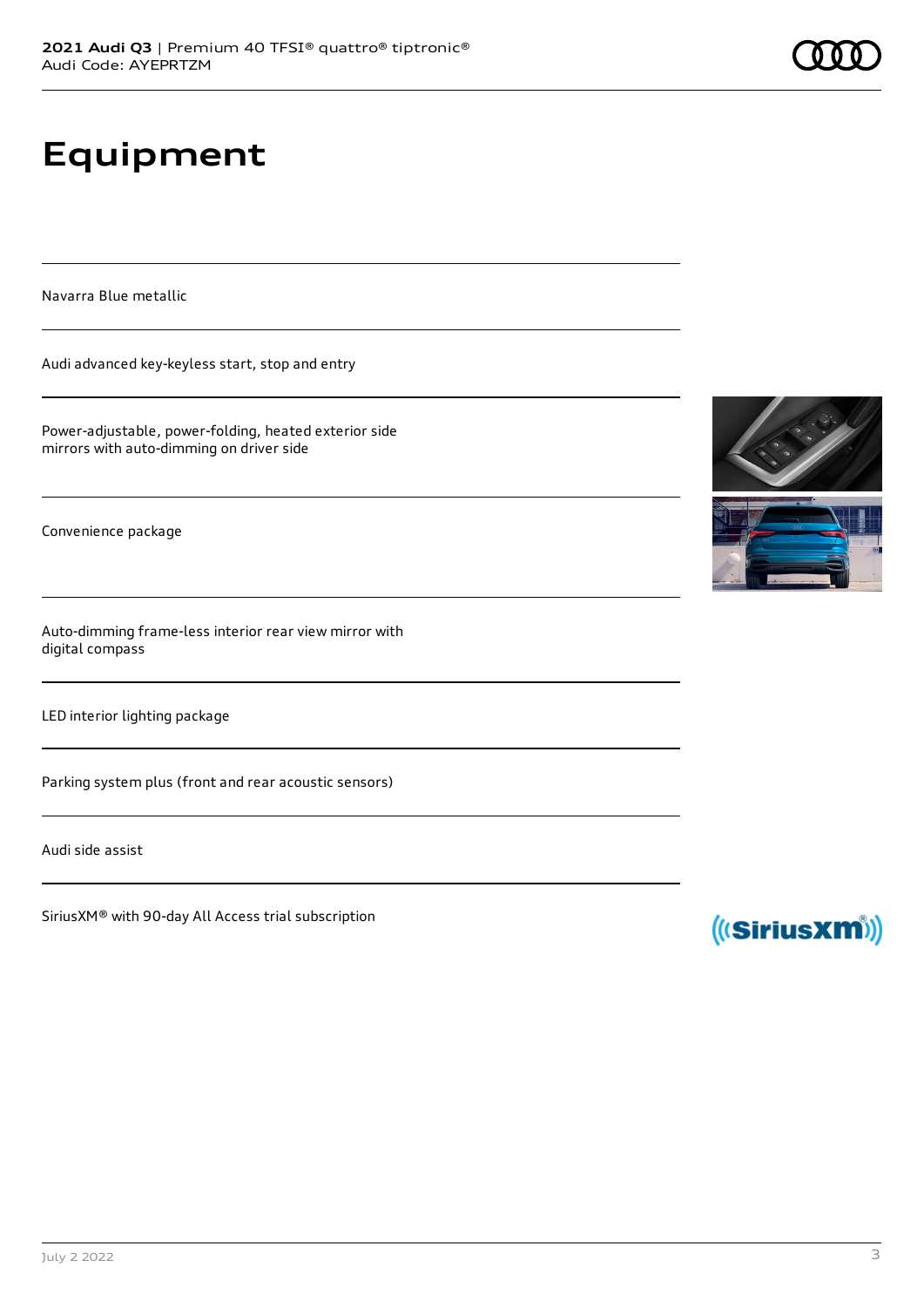### **Standard features**

### **Infotainment and Driver Assistance**

| 9S0             | Digital instrument cluster 10.25"                                                                         |
|-----------------|-----------------------------------------------------------------------------------------------------------|
| I8V             | $MMI®$ with 8.8" display                                                                                  |
| QH1             | Voice dialogue system                                                                                     |
| 9ZX             | BLUETOOTH wireless technology preparation<br>for mobile phone                                             |
| UG5             | Hill descent control                                                                                      |
| 6K2             | Audi pre sense® front with pedestrian<br>protection                                                       |
| 2H6             | Audi drive select                                                                                         |
| 7W1             | Audi pre sense® basic                                                                                     |
| UI <sub>2</sub> | Audi smartphone interface including Apple<br>CarPlay® and Google™ Android Auto™ for<br>compatible devices |
| KA2             | Rear view camera                                                                                          |
| 8G1             | High beam assist                                                                                          |
| 9VD             | Audi sound system                                                                                         |

### **Safety and Security**

| 3B7 | Lower Anchors and Tethers for Children<br>(LATCH) in rear seats |
|-----|-----------------------------------------------------------------|
| 4UB | Driver and front-passenger advanced airbags                     |

### **Exterior**

| 1D8 | Provision for towing bracket           |
|-----|----------------------------------------|
| 1S1 | Vehicle tool kit and vehicle jack      |
| 3S1 | Aluminum roof rails                    |
| 511 | Tailgate roof spoiler                  |
| 8EX | LED headlights                         |
| 8TB | Rear fog lights                        |
| H87 | 235/55 R18 all-season tires            |
| 8VM | LED taillights with dynamic indicators |
| 47B | Aluminum trim around exterior windows  |
| C3I | 18" 5-arm design silver wheels         |

#### **Safety and Security**

| 1AS             | Electronic stability program (ESP) with<br>offroad mode |
|-----------------|---------------------------------------------------------|
| UH1             | Electromechanical parking brake                         |
| 8T <sub>2</sub> | Cruise control system                                   |
| 6Y <sub>2</sub> | Top speed electronically limited to 130 mph             |
| 4H <sub>5</sub> | Electronic rear child door locks                        |
| 1N3             | Power steering                                          |
| 7K6             | Tire-pressure monitoring system                         |
| 4X3             | Advanced Airbag Protection System                       |
| 8N6             | Light/rain sensor                                       |

#### **Interior**

| QE1             | Storage package                                |
|-----------------|------------------------------------------------|
| QJ1             | Aluminium interior package                     |
| 3FU             | Power panoramic sunroof                        |
| 7M0             | Door sill inlays                               |
| 6NQ             | Black cloth headliner                          |
| KH <sub>5</sub> | Three-zone automatic climate control<br>system |
| 1XW             | Three-spoke multifunction steering wheel       |
| 7HC             | Extended leather package                       |
| 6E3             | Front center armrest                           |

### **(1/2)**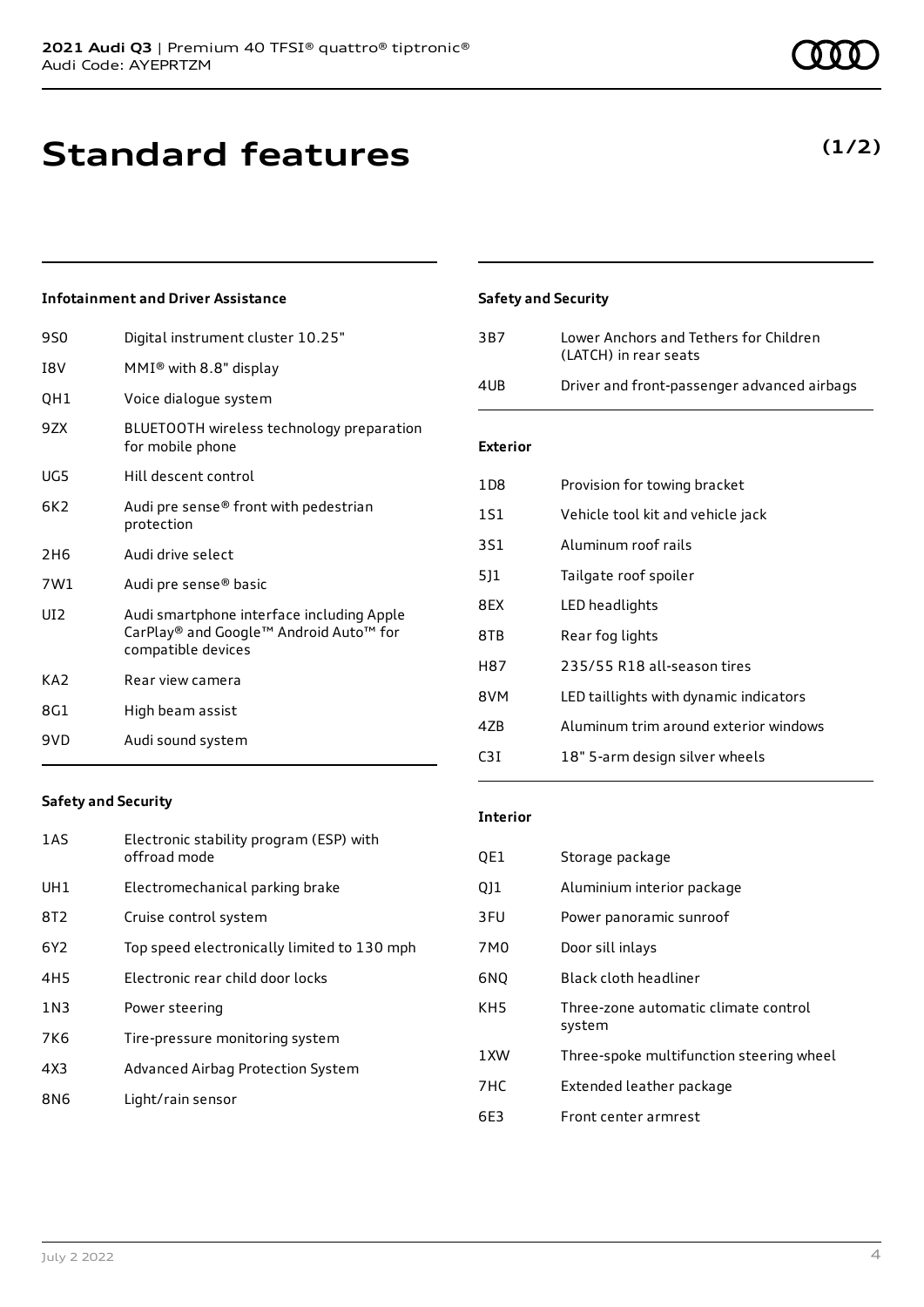### **Standard features**

### **Interior**

| 4E7 | Power tailgate                        |
|-----|---------------------------------------|
| 5KR | Split-folding 40/20/40 rear seatbacks |
| N1M | Leather seat covers                   |
| 4A3 | <b>Heated front seats</b>             |
| 5MA | Micrometallic Silver inlays           |

**(2/2)**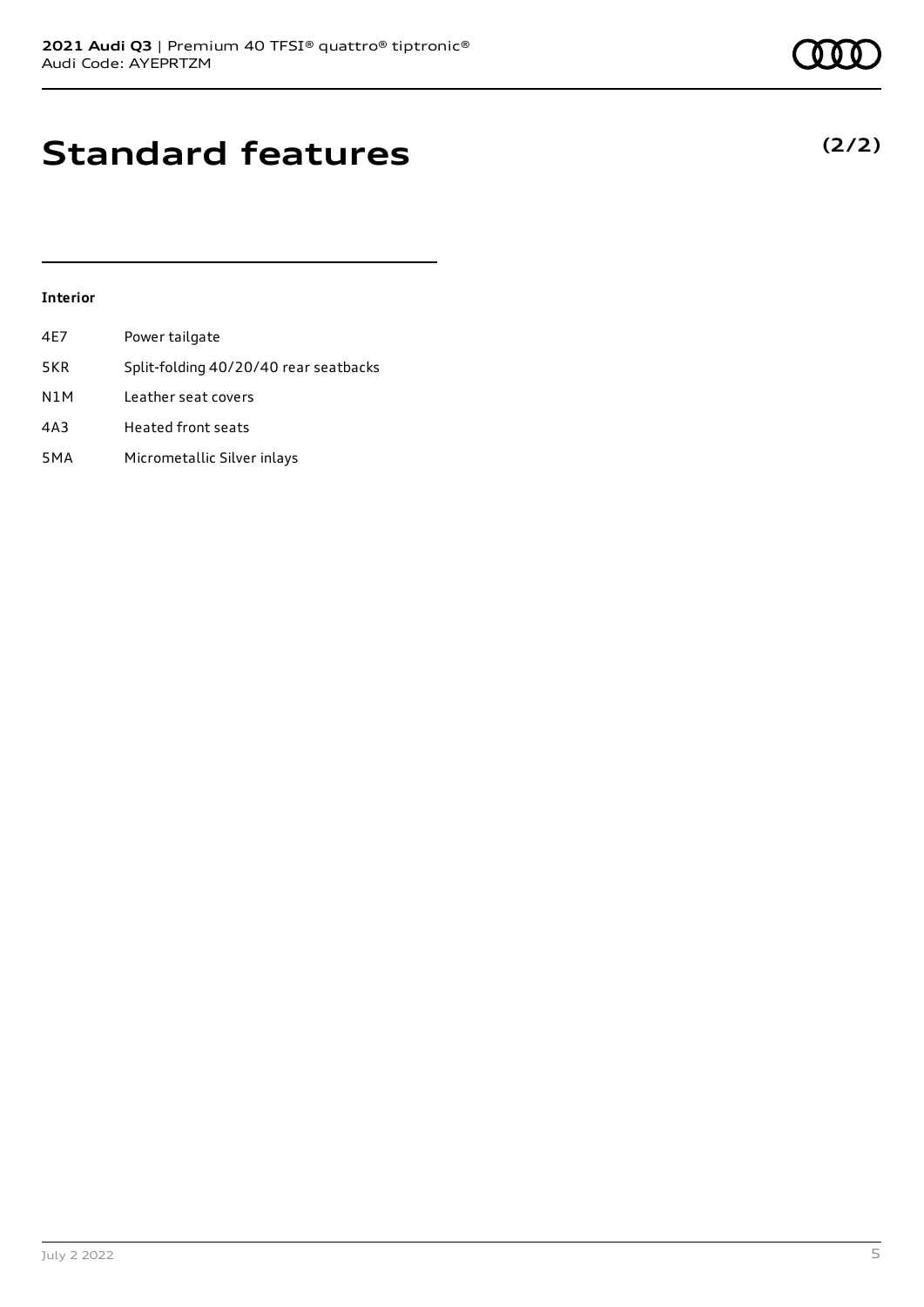# **Dealer remarks**

CARFAX One-Owner. quattro Q3 Clean CARFAX. Navarra Blue Metallic 2021 Audi Premium quattro 8-Speed Automatic with Tiptronic 2.0L 4-Cylinder TFSI

Priced below KBB Fair Purchase Price! 22/30 City/Highway MPG

### Visit Us Today

Stop by Audi Ontario located at 2272 E. Inland Empire Blvd, Ontario, CA 91764 for a quick visit and a great vehicle!

Price plus government fees and taxes, any finance charges, any dealer document processing charge, any electronic filing charge and any emission testing charge.

Prices and offers on inventory expire each night at midnight.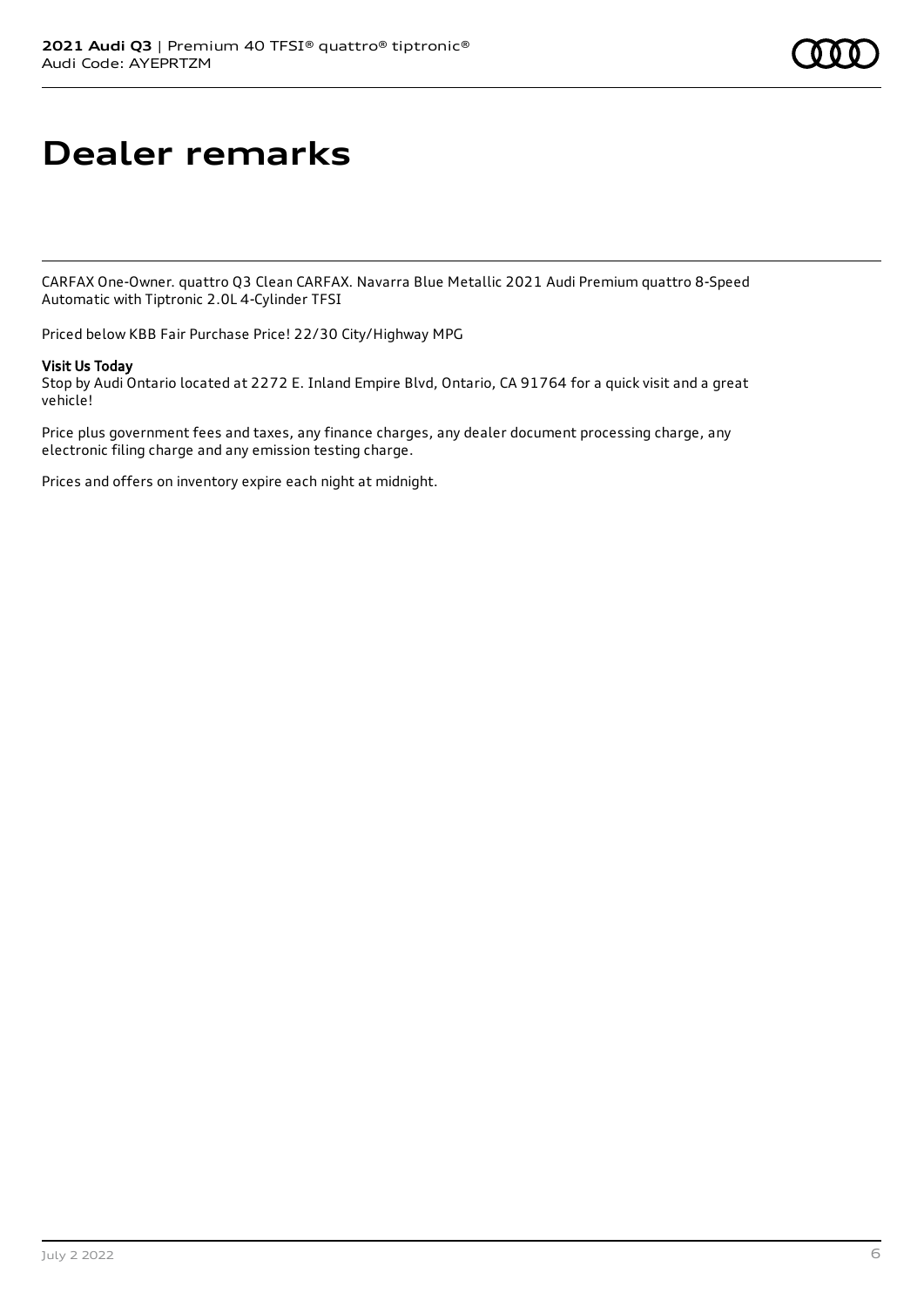# **Technical Specifications**

**(1/2)**

#### **Engineering | Performance** Engine type 2.0-liter four-cylinder Power Level 40 Max. output 184 HP Displacement 2.0 l Torque 221 lb-ft@rpm Valvetrain 16-valve DOHC Acceleration (0 - 60 mph) 8.6 seconds Engine block Cast-iron Induction/fuel injection Turbocharged/ TFSI® Cylinder head Aluminum-alloy Displacement/Bore and 1,984/82.5 x 92.8 cc/mm stroke Top track speed<sup>1</sup> [1](#page-10-0) 130 mph **Driveline Suspension** Front axle MacPherson strut front suspension Rear axle Four-link rear suspension **Brake system** Front brakes 13.4 in Rear brakes 11.8 in Parking brake Electromechanical **Body** Material Multi-material body construction (steel and aluminum) Corrosion protection Multistep anti-corrosion protection **Warranty | Maintenance** Warranty 4-year/50,000-mile Audi New

| Drivetrain type | quattro <sup>®</sup> all-wheel drive                         |
|-----------------|--------------------------------------------------------------|
| Transmission    | Eight-speed Tiptronic <sup>®</sup> automatic<br>transmission |

### **Steering**

Steering type Electromechanical power steering system Turning diameter, curb-38.4 ft to-curb

Vehicle Limited Warranty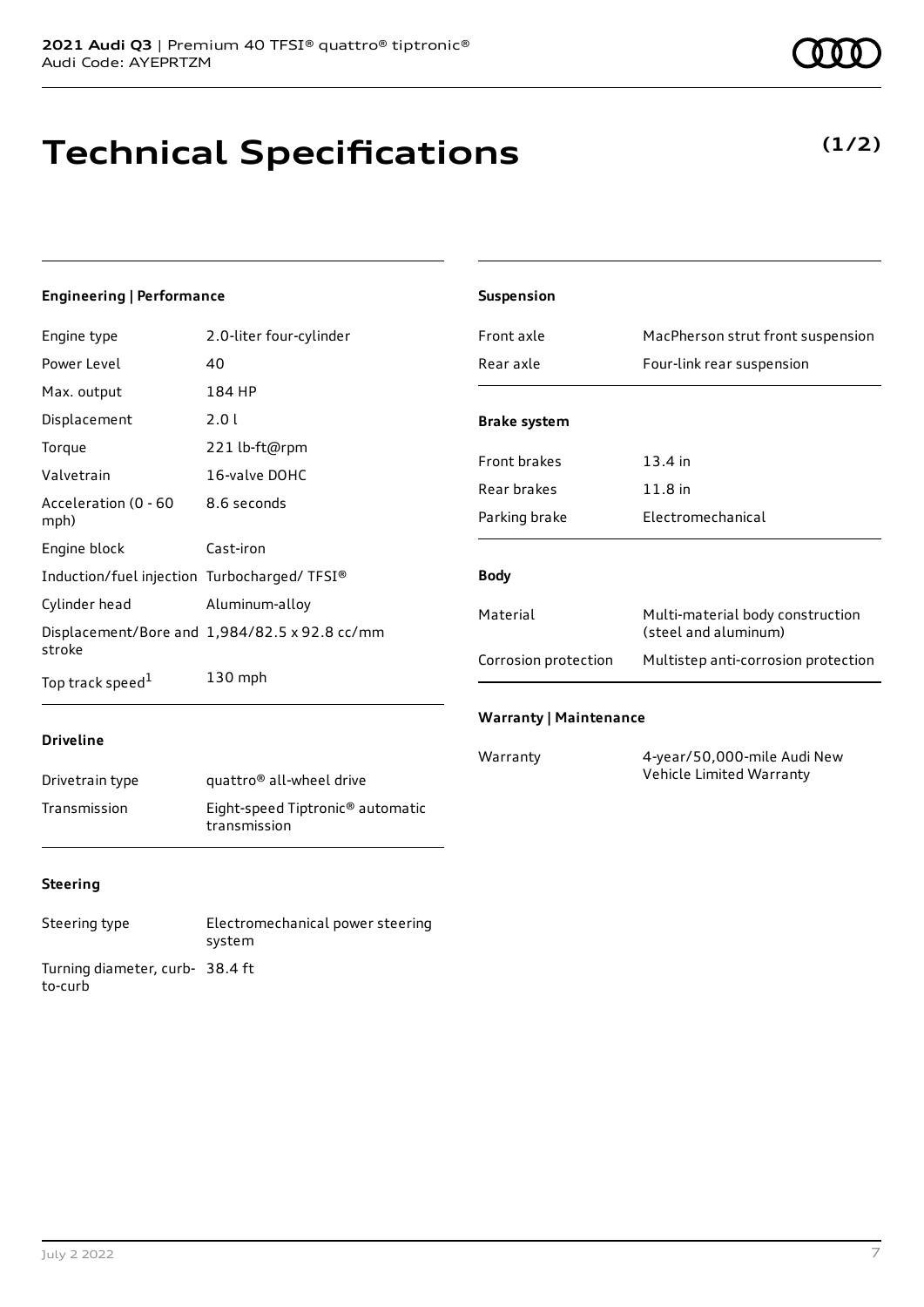### **Technical Specifications**

### **Exterior Measurements**

| Height                           | 62.9 in   |
|----------------------------------|-----------|
| Overall width without<br>mirrors | 72.8 in   |
| Length                           | 176.6 in  |
| Wheelbase                        | 105.5 in  |
| Drag coefficient                 | $0.36$ Cw |
| Overall width with<br>mirrors    | 79.7 in   |
| Track rear                       | 61.9 in   |
| <b>Track front</b>               | 62.2 in   |

#### **Interior measurements**

| Seating capacity                          | 5                      |
|-------------------------------------------|------------------------|
| Head room with middle 37.6 in<br>sunroof  |                        |
| Head room with front<br>sunroof           | 39.6 in                |
| Shoulder room, front                      | 56.7 in                |
| Leg room, middle                          | $36.1$ in              |
| Shoulder room, middle                     | $55.1$ in              |
| Leg room, front                           | 40.0 in                |
| Cargo volume, rear<br>seatbacks up/folded | 23.7/48.0 cu ft, cu ft |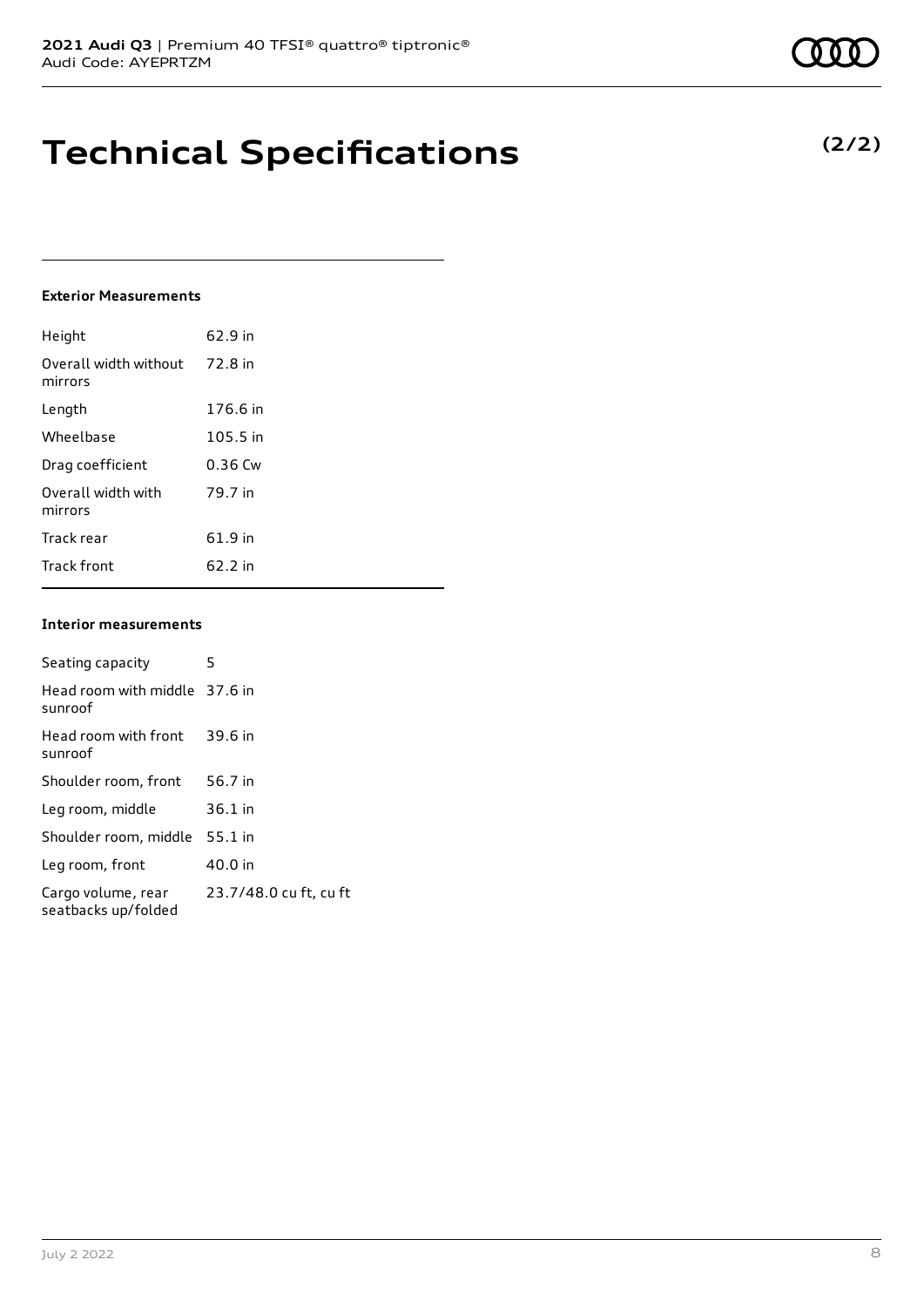### **Consumption- and emission**

**Consumption by NEDC**

combined 25 mpg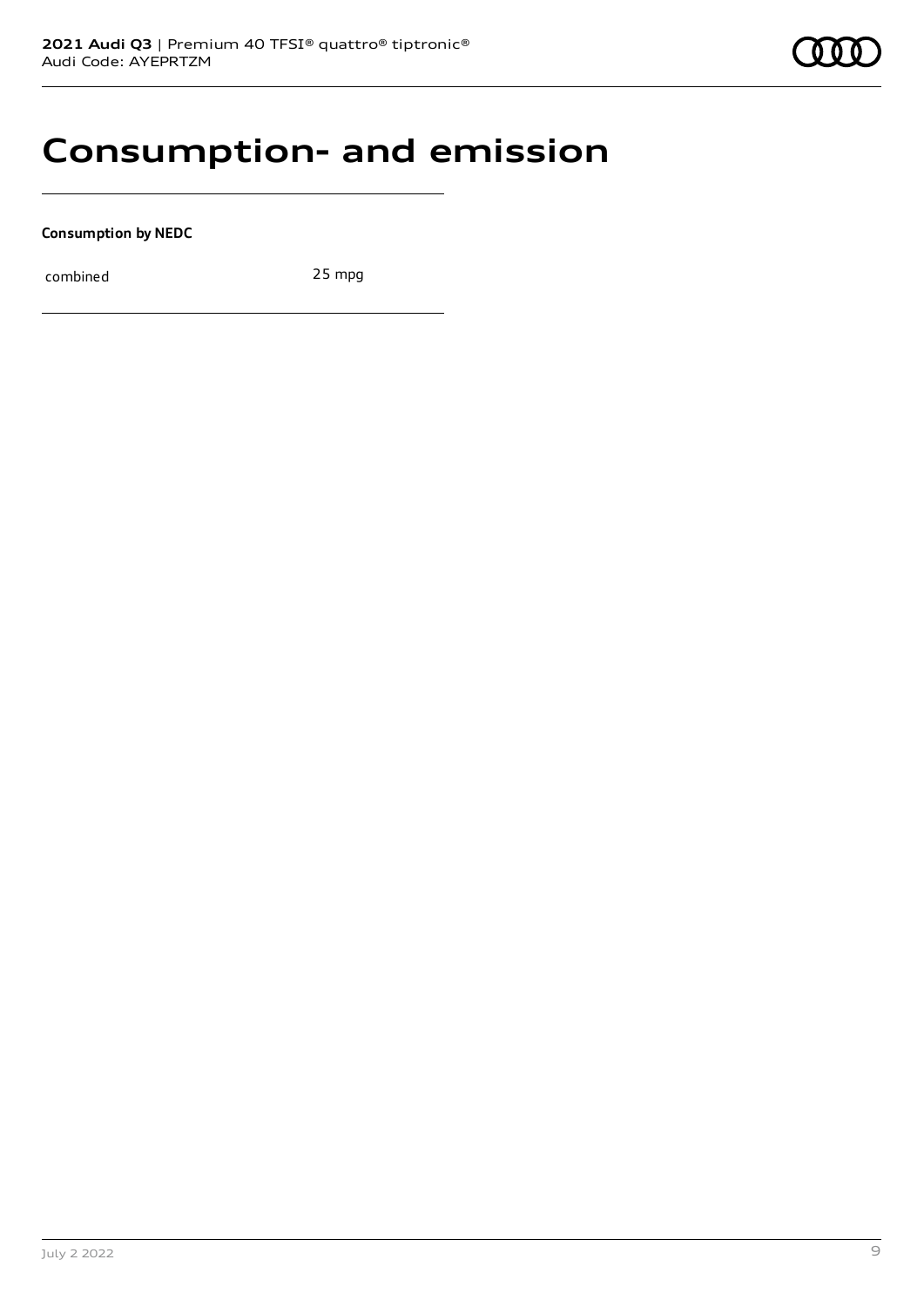

### **Contact**

Dealer **Audi Ontario**

2272 E. Inland Empire Blvd. 91764 Ontario CA

Phone: 9092929700 FAX: 9092929799

www: [https://www.audiontario.com](https://www.audiontario.com/)